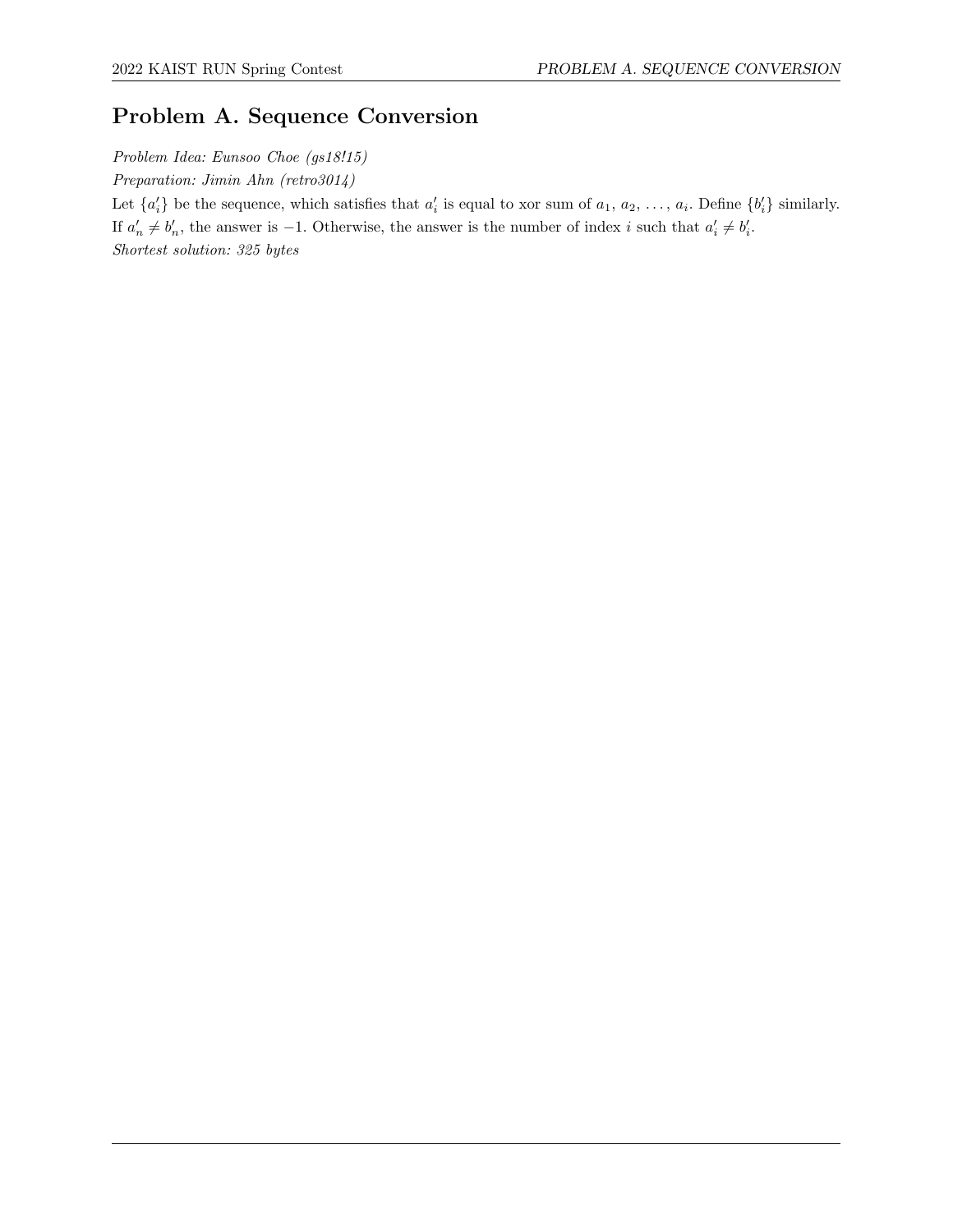# Problem B. Ontongdaejeon

Problem Idea: Eunsoo Choe (gs18115) Preparation: Eunsoo Choe (gs18115)

We can observe that the optimal way to use cash is using cash as soon as possible. If the amount of cash is already decided, we can decide whether we can buy every items by simulating. Now, the answer can be found with binary search.

Shortest solution: 402 bytes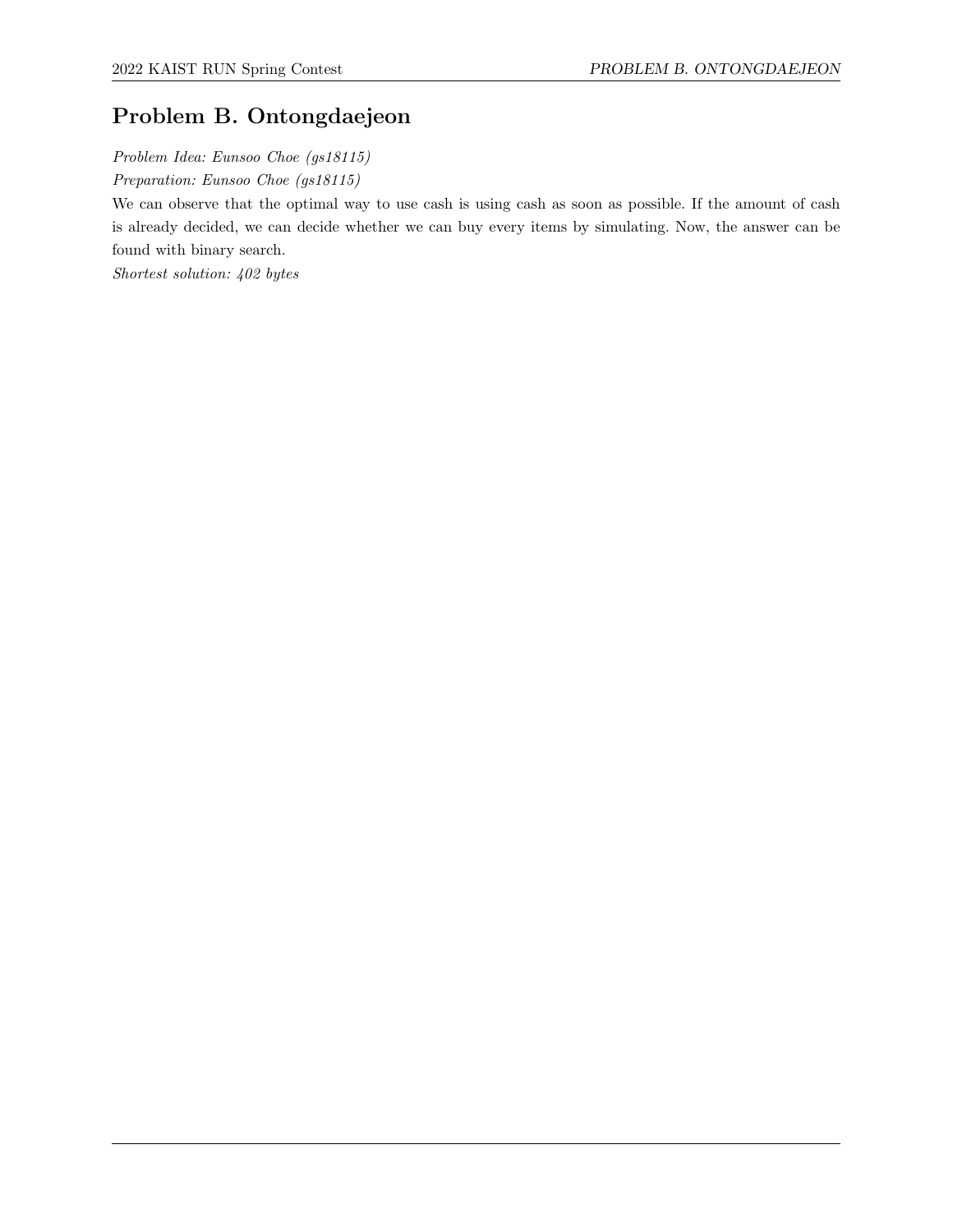# Problem C. TOO EASY Cookie Run

Problem Idea: Jimin Ahn (retro3014) Preparation: Jimin Ahn (retro3014)

## Subtask 1 (10 points)

Because max available X is small in this subtask, we can check if there are at least  $K$  interesting sections for all  $X$ , starting from 0 and increasing it.

After adding X to all  $A_i$ , we can check if there are at least K interesting sections for given X by calculating  $A_i + A_{i+1} + ... + A_j$  for all pairs  $(i, j)$ . By this, we can count the number of pairs that satisfies  $A_i + A_{i+1}$  +  $\ldots + A_j \geq M$ .

The total time complexity is  $O(XN^2)$ .

# Subtask 2 (20 points)

We can check if there are at least K interesting sections for all available  $X$ , similarly to Subtask 1.

However, as N increased, we can not calculate  $A_i + A_{i+1} + ... + A_j$  for all pairs  $(i, j)$ .

Instead, if we find the smallest j that satisfies  $A_i + A_{i+1} + ... + A_j \geq M$  for the given i, we can say that for all  $k \geq j$ ,  $A_i + A_{i+1} + ... + A_k \geq M$ , because array  $\{A_i\}$  consists of only non-negative integers.

Using this condition, we can calculate total number of pair  $(i, j)$  that satisfies  $A_i + A_{i+1} + ... + A_j \geq M$  by only finding smallest  $j$  that satisfies the same condition for each  $i$ .

To find the smallest j that satisfies  $A_i + A_{i+1} + ... + A_j \geq M$  for the given i, we can use Two Pointers algorithm.

Starting from  $(i, j) = (1, 1)$ , if  $A_i + A_{i+1} + ... + A_j < M$ , we should increase j by 1. If not,  $A_i + A_{i+1} + ... + A_j \ge$ M, and we have found smallest j satisfying the condition for current  $i$ , so we should increase  $i$  by 1 and continue finding smallest j for new i. In this algorithm i or j increases by 1 in single iteration, so this process takes time complexity of  $O(N)$ .

Therefore, total time complexity is  $O(XN)$ .

Also we can use data structures such as Segment Tree, instead of Two Pointer algorithm to find smallest j for all i. In this way total time complexity is  $O(XN \log N)$ .

# Subtask 3 (30 points)

For given X, we can check if there are at least K interesting sections after adding X to all  $A_i$ , simply by calculating  $A_i + A_{i+1} + ... + A_j$  for all pairs  $(i, j)$ . This has time complexity of  $O(N^2)$ .

Also, lets say  $X_{min}$  is smallest non-negative integer X that satisfies the given conditions. For all  $X \geq X_{min}$ , there are at least K interesting sections if we add difficulty X to all stages. Also for all  $X < X_{min}$ , there are less than K interesting sections if we add difficulty X to all stages. Using this condition, we can use Parametric Search algorithm to find  $X_{min}$ .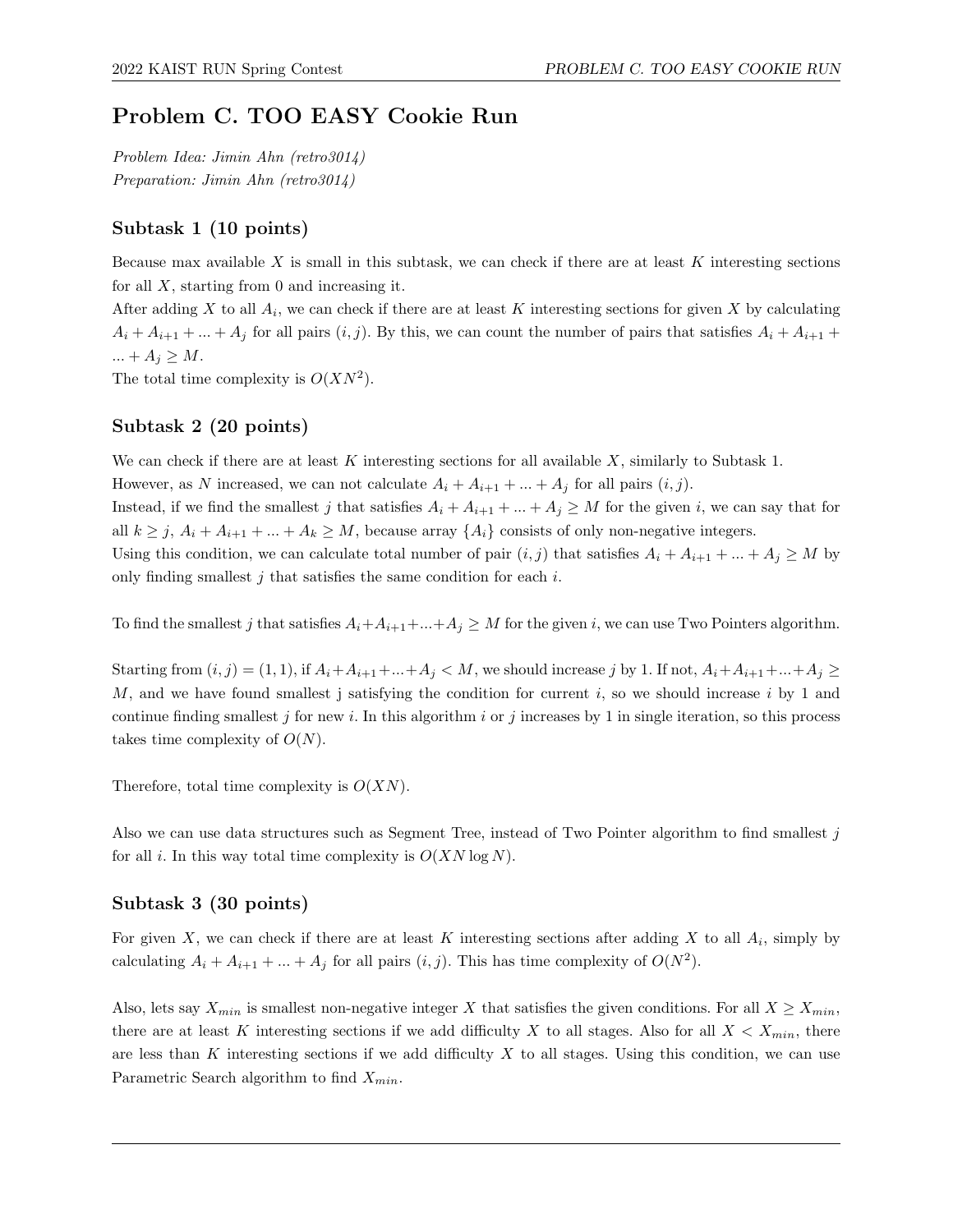Say that  $s \leq X_{min} \leq e$ . Then, if we let  $m = \lfloor \frac{s+e}{2} \rfloor$ , if there are at least K interesting sections after adding m to all  $A_i$ ,  $X_{min}$  should be at most m, so we can update  $e = m$ . If there are less than K interesting sections after adding m to all  $A_i$ ,  $X_{min}$  should have bigger value than m, so we can update  $s = m + 1$ . As initial values are  $(s, e) = (0, M)$ , time complexity of parametric search algorithm is  $O(\log M)$ .

Total time complexity is  $O(N^2 \log M)$ .

Also we should beware of overflow, because  $N \times M$  can exceed the maximum long long value.

# Subtask 3 (40 points)

Using Parametric Search algorithm used in subtask 3, and Two Pointer algorithm used in subtask 2, we can get full score with total time complexity  $O(N \log M)$ . Also we can use data structures such as Segment Tree instead of Two Pointer algorithm, having total time complexity  $O(N \log N \log M)$ .

Shortest solution: 383 bytes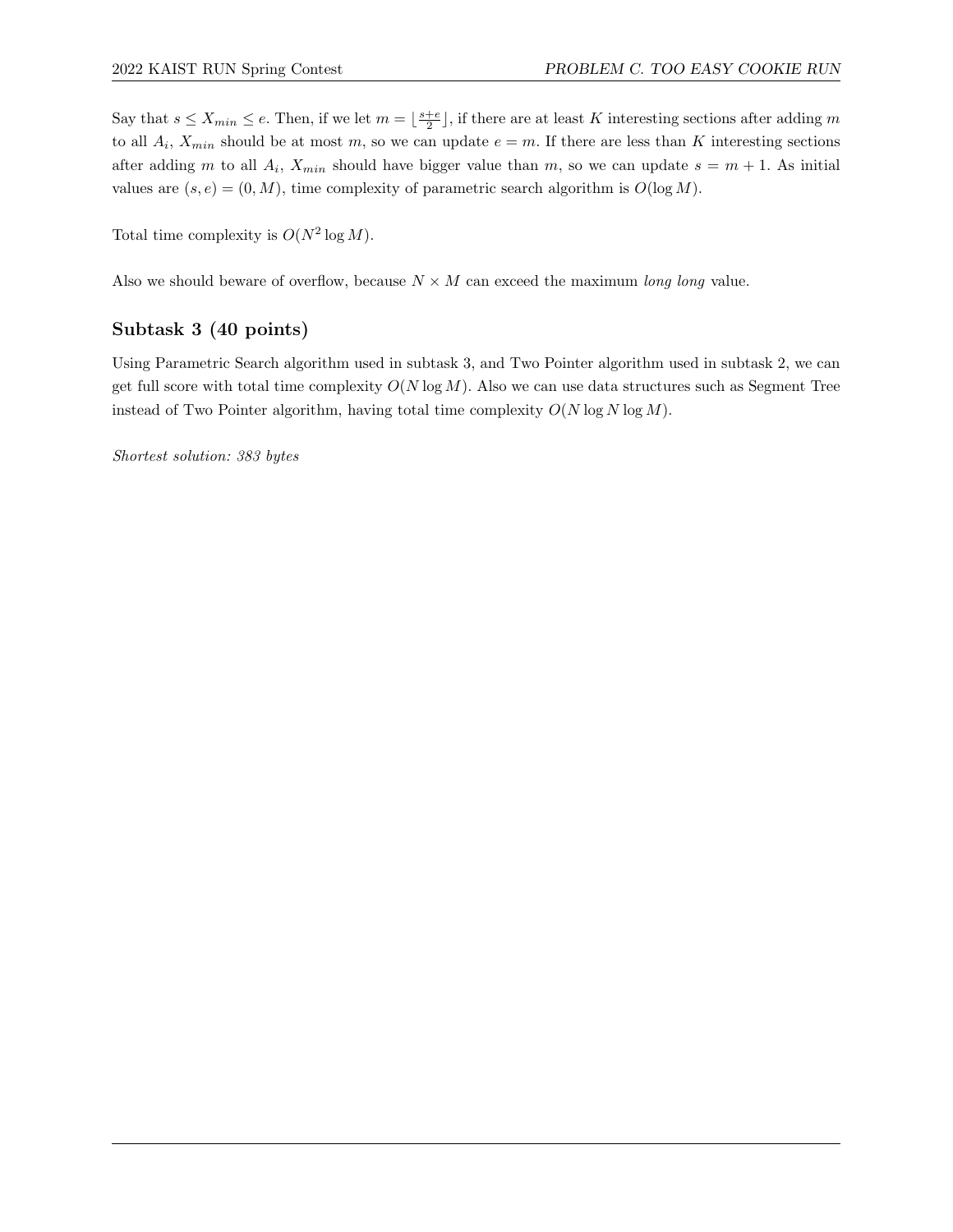# Problem D. Sequence Conversion 2

Problem Idea: Jimin Ahn (retro3014) Preparation: Jimin Ahn (retro3014)

# Subtask 1 (20 points)

This subtask can be solved by brute-forcing. Using  $(x \oplus y) \oplus z = x \oplus (y \oplus z)$ , we can map current state into binary array of length N, so total number of state in brute-force process is at most  $2^N$ .

The total time complexity is  $O(N2^N)$ .

Beware of maximum number of operations, if we apply  $N-2$  operations, length of array is 2 so it is always zig-zag array.

# Subtask 2 (30 points)

Lets say we are making zig-zag array using first j integers. Last integer in this array must be  $A_i \oplus A_{i+1} \oplus ... \oplus A_j$ for some  $i \leq j$ .

Lets define

- $DP[0][i][j] = minimum operations needed to make zig-zag array using first j integers, ending with$  $A_i \oplus A_{i+1} \oplus ... \oplus A_j$ , and last integer in this array should be bigger than the integer before that.
- $DP[1][i][j] = minimum operations needed to make zig-zag array using first j integers, ending with$  $A_i \oplus A_{i+1} \oplus ... \oplus A_j$ , and last integer in this array should be smaller than the integer before that.

We can calculate these values by following ways.

- $DP[0][i][j] = max(DP[1][k][i-1] + (j-i))$  for  $k < i$  that  $A_k \oplus A_{k+1} \oplus ... \oplus A_{i-1} < A_i \oplus A_{i+1} \oplus ... \oplus A_j$ .
- $DP[1][i][j] = max(DP[0][k][i-1] + (j-i))$  for  $k < i$  that  $A_k \oplus A_{k+1} \oplus ... \oplus A_{i-1} > A_i \oplus A_{i+1} \oplus ... \oplus A_j$ .

After calculating  $DP[0][i][j]$  and  $DP[1][i][j]$  for all  $(i, j)$ , answer is minimum value of  $DP[0][i][N]$  and  $DP[1][i][N]$  for all *i*.

Total time complexity is  $O(N^3)$ .

# Subtask 3 (50 points)

Lets say that we made zig-zag array using first i integers. Only important information here is the value of last integer, whether if last integer smaller or bigger than the one before, and number of operations that are used.

If j operations are used to make first  $i$  integers into zig-zag array, and last integer is bigger than the one before, we should only think about maximum value of last integer. As the next element added to the array must have smaller value than the last integer, it is better to last with bigger value.

Lets define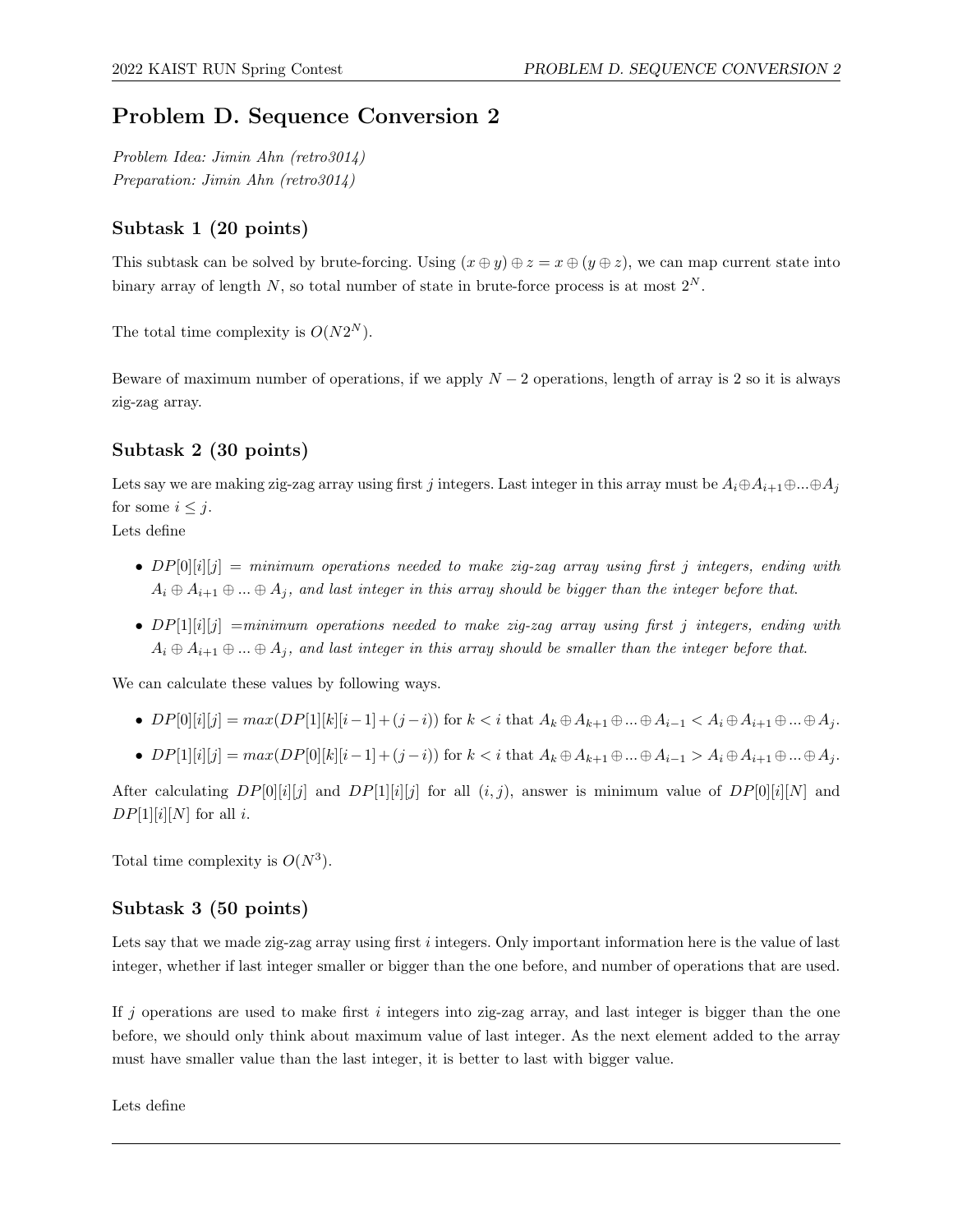- $DP[0][i][j] = maximum value of last integer in zig-zag array using first i integers and having less than$ j integers, and last integer in this array should be bigger than the integer before that.
- $DP[1][i][j] = minimum value of last integer in zig-zag array using first i integers and having less than$ j integers, and last integer in this array should be smaller than the integer before that

For  $k > j$ , we can update  $DP[0][k][t]$  with  $A_{i+1} \oplus A_{i+2} \oplus ... \oplus A_k$  if  $DP[1][i][t-1] < A_{i+1} \oplus A_{i+2} \oplus ... \oplus A_k$ . We can update  $DP[1][k][t]$  using similar idea.

As  $DP[0][i][j] \le DP[0][i][j+1]$  for all  $(i, j)$  and  $DP[1][i][j] \ge DP[1][i][j+1]$ , we can find biggest t using binary search algorithm for every k, and update  $DP[0][k][t]$  and  $DP[1][k][t]$ .

Total time complexity is  $O(N^2 \log N)$ .

Shortest solution: 1505 bytes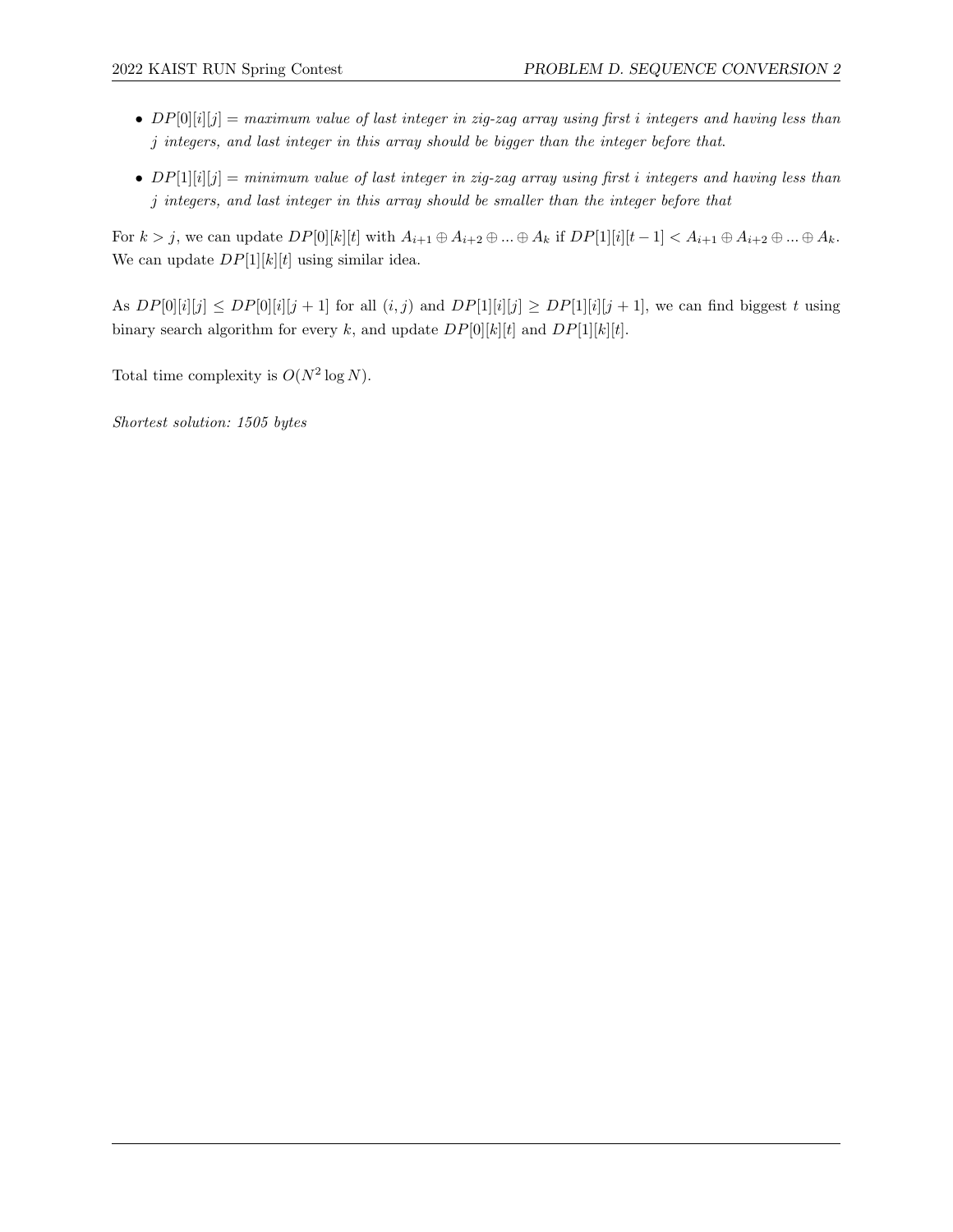# Problem E. Comparing Fractions

Problem Idea: Eunsoo Choe (gs18115)

Preparation: Eunsoo Choe (gs18115)

If both of  $A \leq C$  and  $B \geq D$  are satisfied together, we can decide which fraction is larger. Similarly, we can also compare the fractions when  $A \geq C$  and  $B \leq D$ . Remaining case is  $A < C$  and  $B < D$  has same truth value. Without loss of generality, we can assume that  $A < C$  and  $B < D$ . Let  $p = min\{\lceil \frac{C}{A} - 1 \rceil, \lceil \frac{D}{B} - 1 \rceil\}$ .  $\frac{A}{B} < \frac{C}{D}$  is equivalent to  $\frac{A}{B} < \frac{C-pA}{D-pB}$ . p,  $C-pA$ , and  $D-pB$  are calculated with  $O(\log p)$  operations. Now, we can solve the problem recursively. The number of used operations is  $O(\log A + \log B + \log C + \log D)$ . Shortest solution: 2699 bytes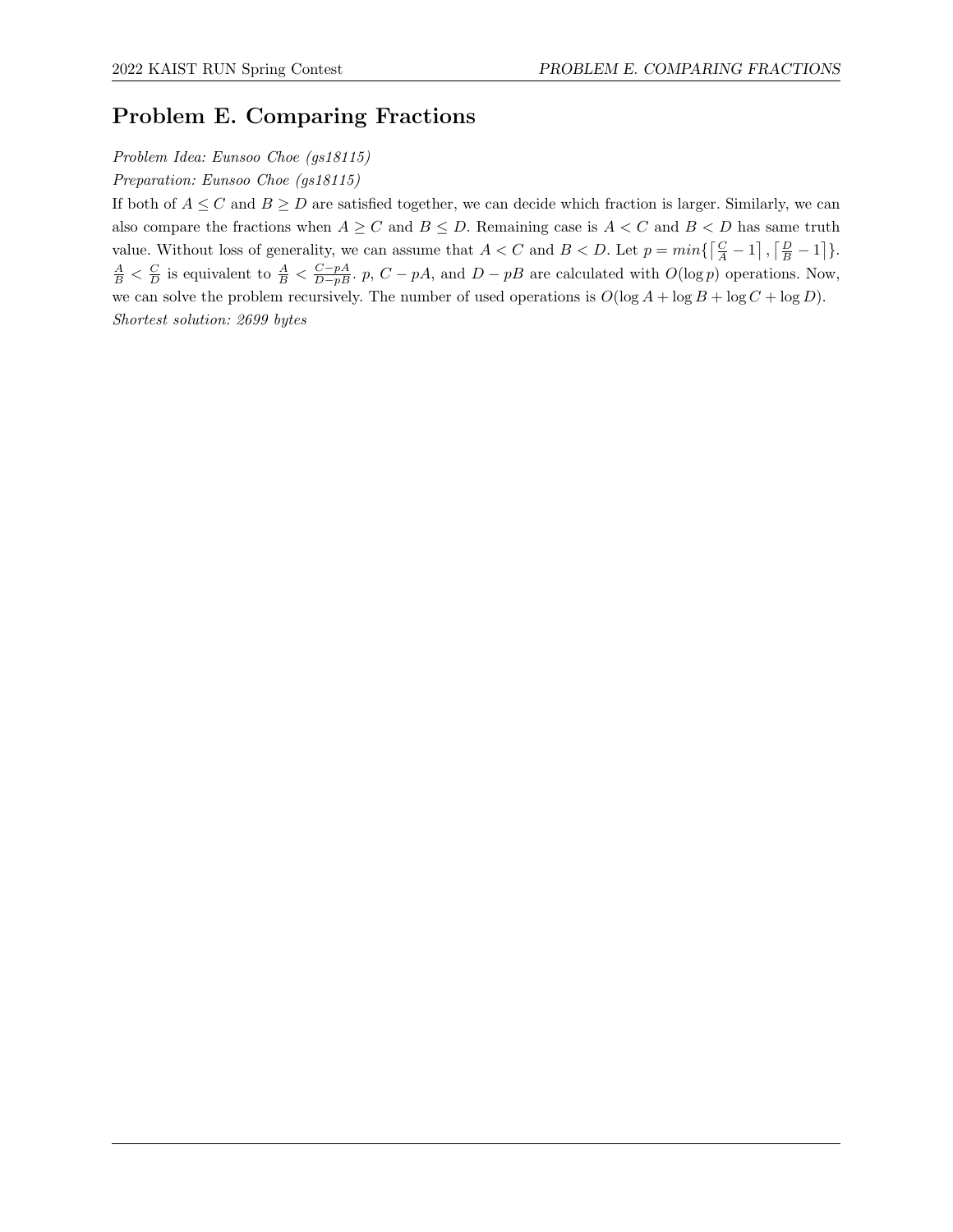# Problem F. Tree GCD

Problem Idea: Sungjae Im Preparation: Sungjae Im

#### Subtask 1 (10 points)

For all  $1 \leq i < j \leq N$  compute, all  $dist(i, j)$  in  $O(N^2)$  time. Then, we can calculate

$$
\sum_{1 \le i < j \le N} \gcd(i, j, dist(i, j))
$$

in  $O(N^2 \log N)$  time.

### Subtask 2 (20 points)

$$
\sum_{1 \le i < j \le N} \gcd(i, j, dist(i, j))
$$
\n
$$
= \sum_{d=1}^{N} \sum_{i=1}^{N} \sum_{j=i+1}^{N} d \cdot [\gcd(i, j, dist(i, j)) = d]
$$
\n
$$
= \sum_{d=1}^{N} \sum_{i=1}^{N} \sum_{j=i+1}^{N} \sum_{g|d} \phi(g) \cdot [\gcd(i, j, dist(i, j)) = d]
$$
\n
$$
= \sum_{d=1}^{N} \sum_{i=1}^{N} \sum_{j=i+1}^{N} \sum_{g|d} \phi(g) \cdot [g \mid \gcd(i, j, dist(i, j))]
$$
\n
$$
= \sum_{g=1}^{N} \phi(g) \sum_{i=1}^{N} \sum_{j=i+1}^{N} [g \mid \gcd(i, j, dist(i, j))]
$$
\n
$$
= \sum_{g=1}^{N} \phi(g) \sum_{i=1}^{N} \sum_{j=i+1}^{N} [g \mid dist(gi, gj)]
$$

First, we can compute  $\phi(g)$  for all  $1 \leq g \leq N$  in  $O(N)$  time by using some algorithms such as linear sieve. Thus, we have to get

$$
\sum_{i=1}^{\lfloor \frac{N}{g} \rfloor} \sum_{j=i+1}^{\lfloor \frac{N}{g} \rfloor} [g \mid dist(gi, gj)]
$$

for all  $1 \leq g \leq N$ .

Since the given tree has no vertex having degree more than 2, the given graph is a line. Let's say  $v$  is a leaf of the given tree. Let's denote  $d(i) = dist(v, i)$ . Then,  $dist(i, j) = |d(i) - d(j)|$  for any vertex i and j. So,

$$
\sum_{1 \le i < j \le N} \gcd(i, j, dist(i, j))
$$
\n
$$
= \sum_{g=1}^N \phi(g) \sum_{i=1}^{\left\lfloor \frac{N}{g} \right\rfloor} \sum_{j=i+1}^{\left\lfloor \frac{N}{g} \right\rfloor} [g \mid \{d(gi) - d(gj)\}]
$$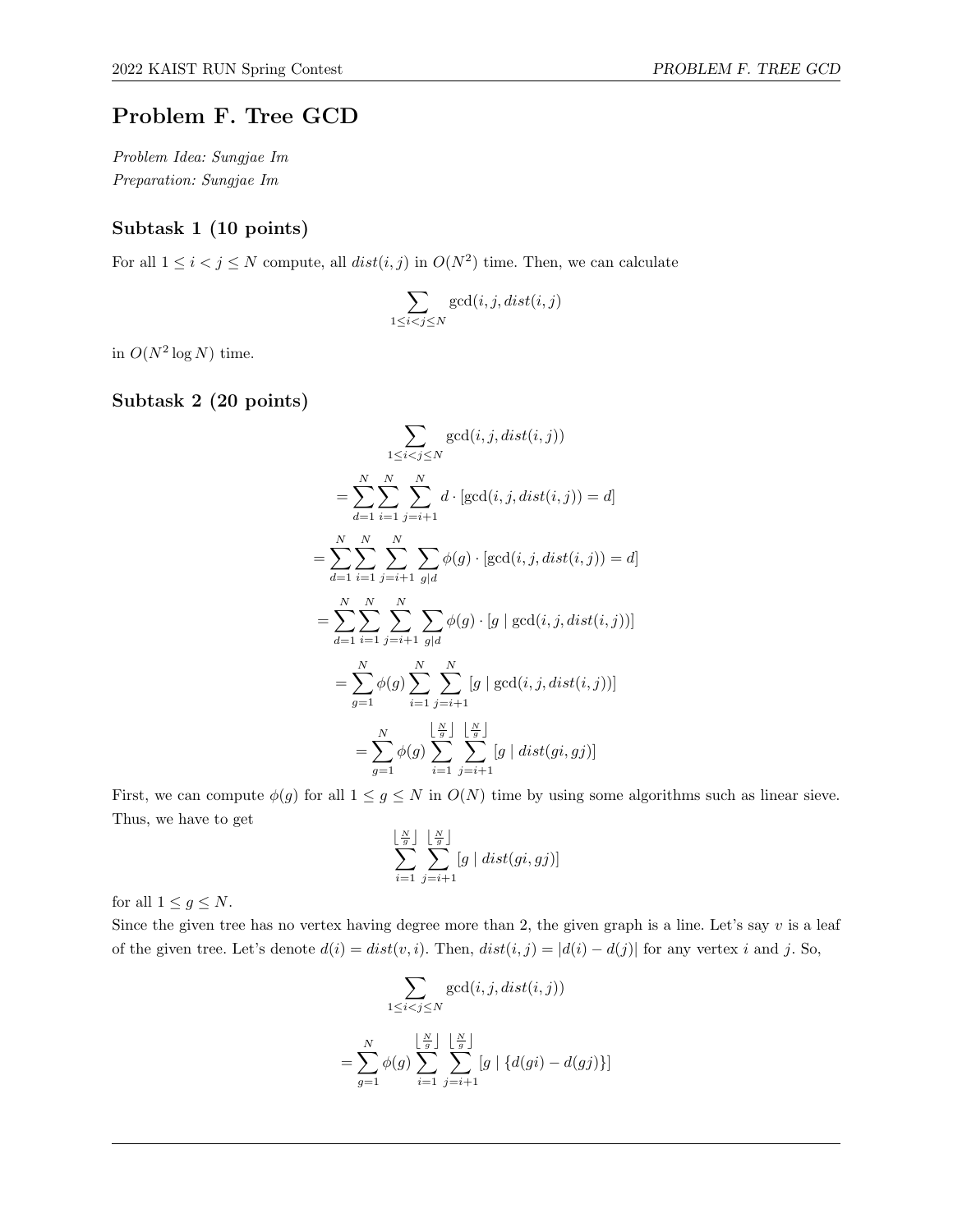$$
= \sum_{g=1}^{N} \phi(g) \sum_{i=1}^{\lfloor \frac{N}{g} \rfloor} \sum_{j=i+1}^{\lfloor \frac{N}{g} \rfloor} [d(gi) \equiv d(gj) \mod g]
$$

For all g, compute all  $(d(gi) \mod g)$  where  $1 \leq i \leq \left\lfloor \frac{N}{g} \right\rfloor$ . After that, we can count the number of pairs such that  $d(gi) \equiv d(gj) \mod g$ . All these calculation takes  $O(\left\lfloor \frac{N}{g} \right\rfloor)$  time. Therefore, total time complexity is

$$
O(N) + \sum_{g=1}^{N} O\left(\left\lfloor \frac{N}{g} \right\rfloor\right) = O(N \log N)
$$

#### Subtask 3 (70 points)

Similar to the previous subtask, Thus, we have to compute

$$
\sum_{i=1}^{\lfloor \frac{N}{g} \rfloor} \sum_{j=i+1}^{\lfloor \frac{N}{g} \rfloor} [g \mid dist(gi, gj)]
$$

for all  $1 \leq g \leq N$ .

Let's fix g. Then, what we need to get is the number of pairs  $(gi, gj)$  such that  $dist(gi, gj)$  is divided by g. Thus, get the virtual tree which contains all vertices with index multiple of g. This takes  $O\left(\left\lfloor \frac{N}{g} \right\rfloor \log \left\lfloor \frac{N}{g} \right\rfloor\right)$ time. After that, we cam compute the number of the pairs in  $O\left(\left|\frac{N}{g}\right| \log \left|\frac{N}{g}\right|\right)$  time using the centroid decomposition or small to large technique.

Therefore, we can solve this problem in the time complexity of

$$
\sum_{g=1}^{N} O\left(\left\lfloor \frac{N}{g} \right\rfloor \log \left\lfloor \frac{N}{g} \right\rfloor\right) = O(N \log^2 N)
$$

In addition, some fast  $O(N \log^3 N)$  solution might be accepted. Shortest solution: 1060 bytes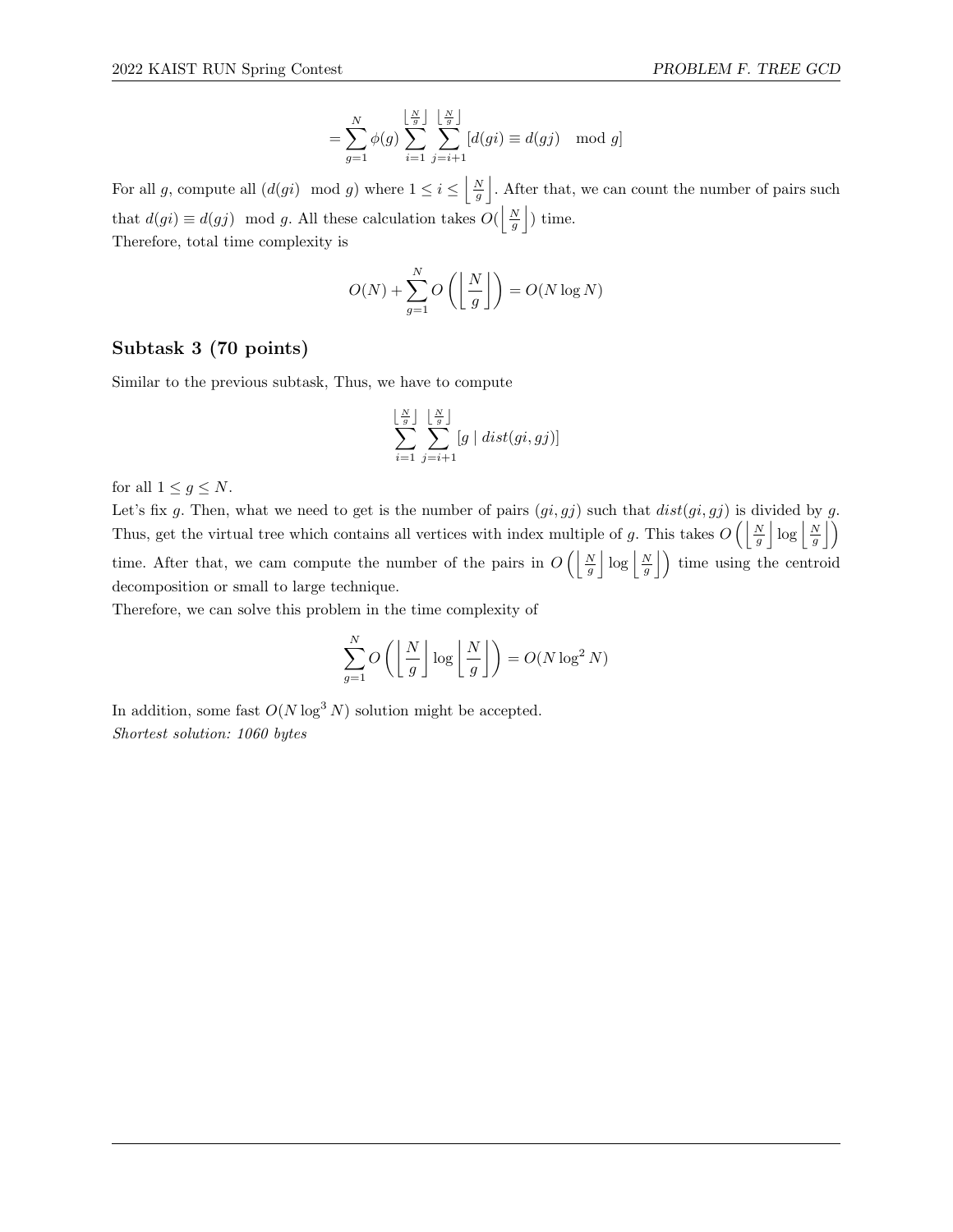# Problem G. Counting Rectangles

Problem Idea: Jongyoung Lee (moonrabbit2) Preparation: Jongyoung Lee (moonrabbit2)

### Subtask 1 (30 points)

We will calculate the number of newly created rectangles after each query. To do this, we modify the algorithm for calculating the number of black rectangles in a grid. In this algorithm, for each row, we calculate the number of rectangles ending at this row by calculating the number of consecutive black cells ending at this row for each column, then count the number of rectangles inside a histogram made from this sequence using stack. This algorithm already gives a way to solve when you only append an element in A. When you also append elements in  $B$ , you can do this algorithm in two directions: do the same thing with columns. The time complexity is  $O(NM)$ .

### Subtask 2 (15 points)

We only need to calculate the answer in the final grid. For a rectangle  $(l_1, r_1, l_2, r_2)$ , this rectangle is a valid black rectangle if  $\min_{l_1 \leq i \leq r_1} A_i + \min_{l_2 \leq j \leq r_2} B_j \geq 0$ .

For each i, we can calculate the rightmost point l such that  $A_l < A_i$  and leftmost point r such that  $A_r < A_i$ , with breaking ties in a fixed order using stack. Then, the number of ranges such that minimum in the range is  $A_i$  is  $(i - l + 1)(r - i + 1)$ . Let X be the array of pairs  $(A_i, (i - l + 1)(r - i + 1))$  in a sorted order. We can calculate array  $X$  in  $O(N \log N)$  time complexity.

We apply the same algorithm to B to obtain pairs  $Y_j$ . Then, the answer is sum of  $X_i \tcdot y * Y_j \tcdot y$  for all  $(i, j)$ such that  $X_i.x + Y_j.x \geq 0$ . This value can be calculated in  $O(N+M)$ , since X and Y are sorted. Total time complexity is  $O(N \log N + M \log M)$ .

### Subtask 3 (55 points)

Let the rightmost point l such that  $A_l < A_i$  be  $L_i$ , and leftmost point r such that  $A_r < A_i$  be  $R_i$ . We define  $S_i$  and  $E_i$  similarly with B. If current length of A is n and current length of B is m, the current answer is  $\sum_{i=1}^{n} \sum_{j=1}^{m} (A_i + B_j \ge 0)(i - L_i + 1)(\min(R_i, n) - i + 1)(j - S_j + 1)(\min(E_j, m) - j + 1)$  as  $R_i$  may be larger than  $n$  since it is calculated with the final array.

As in subtask 1, we will calculate the number of newly created rectangles after each query. If n is increased by 1(n – 1 to n), then the number of newly created rectangles are  $\sum_{i=1}^{n} \sum_{j=1}^{m} (R_i \ge n)(A_i + B_j \ge 0)(i L_i + 1$ ) $(j - S_j + 1)$ (min $(E_j, m) - j + 1$ ). Let this value be  $Add_A$ .

We also define  $Add_B$  as the number of newly created rectangle when m is increased by  $1(m - 1$  to m), which is  $\sum_{i=1}^{n} \sum_{j=1}^{m} (E_i \ge m)(A_i + B_j \ge 0)(i - L_i + 1)(\min(R_i, n) - i + 1)(j - S_j + 1).$ 

Now we should update  $Add_A$  and  $Add_B$  when n is increased. We can maintain  $Add_A$  and  $Add_B$  in a following way. The case where  $m$  is increased can be done symmetrically.

• Let  $Add_C = \sum_{i=1}^n \sum_{j=1}^m (R_i \ge n)(E_i \ge m)(A_i + B_j \ge 0)(i - L_i + 1)(j - S_j + 1).$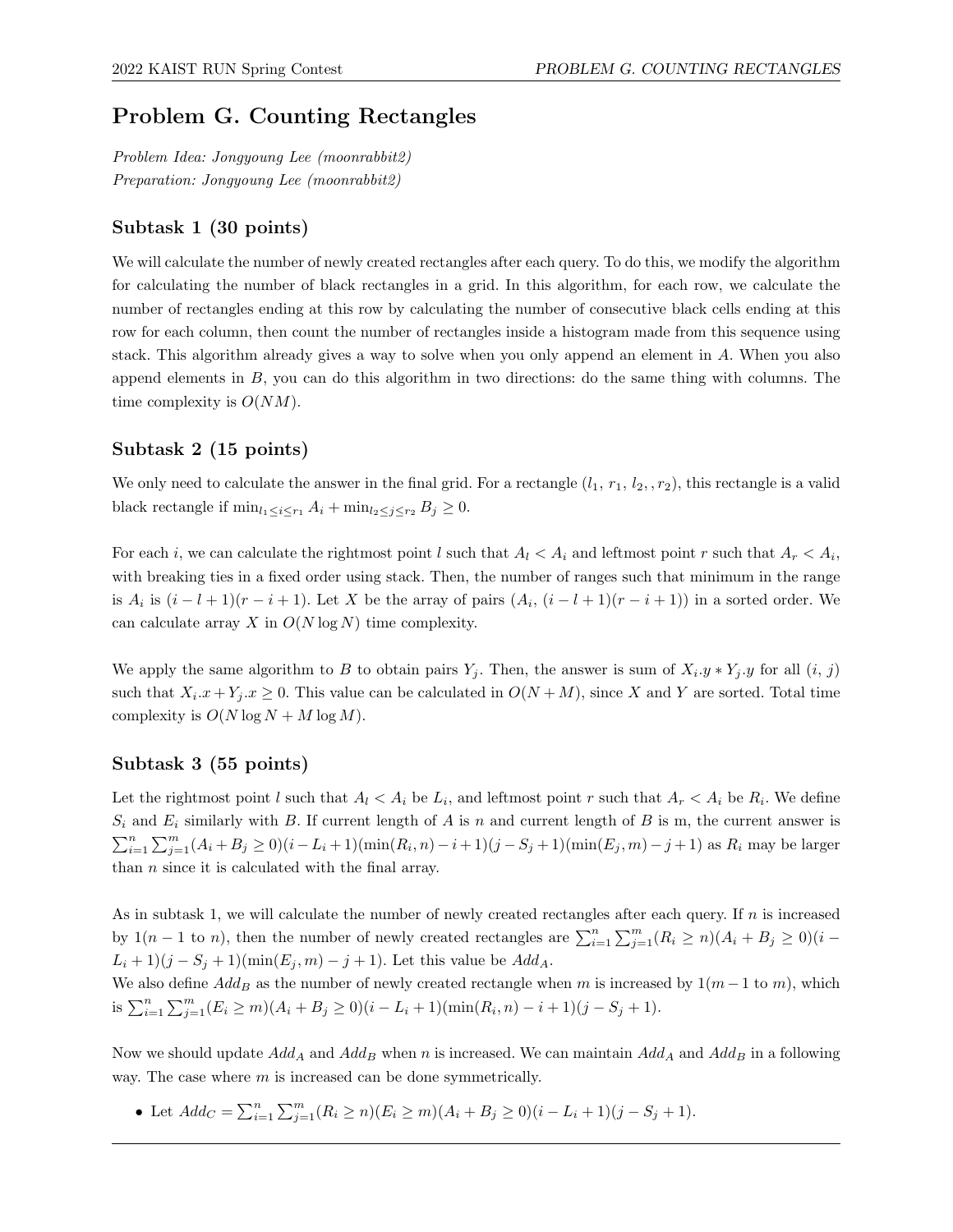- For each i such that  $R_i = n-1$ , subtract  $(i L_i + 1) \sum_{j=1}^{m} (A_i + B_j \ge 0)(j S_j + 1)(\min(m, E_j) j + 1)$ from  $Add_A$ .
- For each i such that  $R_i = n 1$ , subtract  $(i L_i + 1) \sum_{j=1}^{m} (E_j \ge m)(A_i + B_j \ge 0)(j S_j + 1)$  from  $Add_C$ .
- Add  $(n L_n + 1) \sum_{j=1}^{m} (A_n + B_j \ge 0)(j S_j + 1)(\min(m, E_j) j + 1)$  to  $Add_A$ .
- Add  $(n L_n + 1) \sum_{j=1}^{m} (E_j \ge m)(A_n + B_j \ge 0)(j S_j + 1)$  to  $Add_C$ .
- Add  $Add_C$  to  $Add_B$ .

To do this in a fast way, observe that  $(j - S_j + 1)(\min(E_j, m) - j + 1)$  is a piecewise linear function for m, and  $A_i + B_j \geq 0$  means that  $B_j \geq -A_i$ , which can be expressed as a range in values. Therefore, if we maintain these linear functions with a segment trees, each operation can be done in  $O(log(N+M))$ , solving the problem in  $O((N + M) \log(N + M)).$ 

Shortest solution: 3046 bytes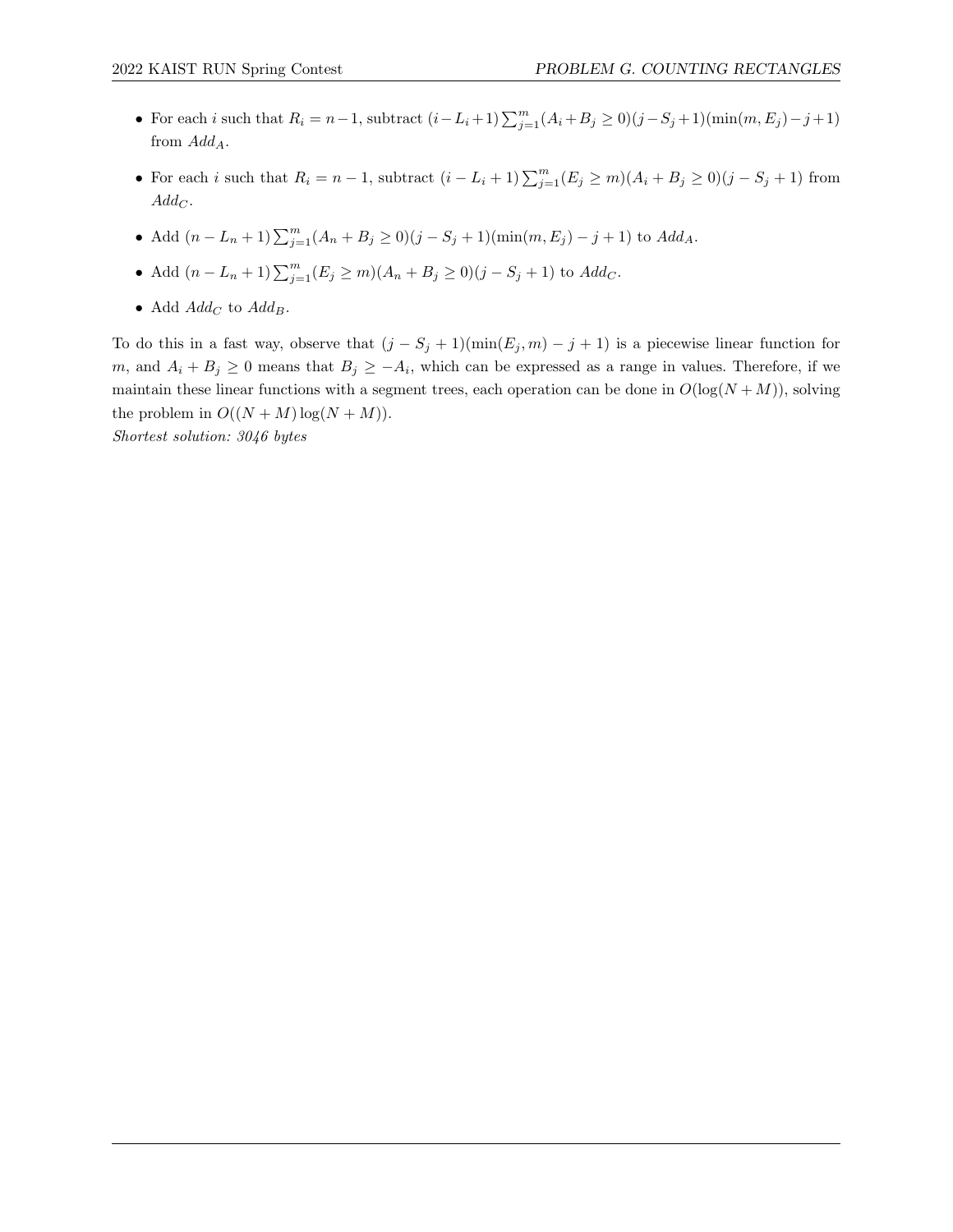# Problem H. Strange Graph

Problem Idea: Jongyoung Lee (moonrabbit2) Preparation: Jongyoung Lee (moonrabbit2)

### Subtask 1 (7 points)

As there is at most  $O(N^2)$  edges, we may use Kruskal's algorithm to calculate the minimum spanning forest.

### Subtask 2 (23 points)

Assume that every elements in A are different, by adding different very small values for each element.

Let's fix  $x = u \mod K$  and  $y = v \mod K$ , and calculate the minimum spanning tree of the subgraph created by these edges.

For each u, it is enough to only consider edges to vertex v with largest  $A_{v,x}$  such that  $A_{v,x} < A_{u,y}$  and smallest  $A_{v,x}$  such that  $A_{u,y} < A_{v,x}$ .

For each v, it is enough to only consider edges to vertex u with largest  $A_{u,y}$  such that  $A_{u,y} < A_{v,x}$  and smallest  $A_{u,y}$  such that  $A_{v,x} < A_{u,y}$ .

To calculate the minimum spanning tree of the whole graph, we calculate the minimum spanning tree out of edges of each subgraphs. There are  $O(NK)$  edges in total, so we can use Kruskal's algorithm to calculate answer in  $O(NK \log NK)$ .

### Subtask 3 (46 points)

We use Borvuka's algorithm. In each step, for each vertex u and x, we will find the vertex v such that v mod  $K = x$ , v is in different component with u, and  $|A_{u,x} - A_{v,u \mod K}|$  is minimal among those v.

We solve this subproblem for each components. For current component C, let  $S_{i,j}$  be the set of  $A_{u,j}$  where u mod  $K = i$  and  $S(C)_{i,j}$  be the set of  $A_{u,j}$  where u mod  $K = i$  and  $u \notin C$ . We can earn  $S(C)_{i,j}$  by removing  $A_{u,j}$  where u mod  $K = i$  and  $u \in C$  from  $S_{i,j}$ . Therefore,  $S(C)$  can be calculated in  $O(|C|K \log \frac{N}{K})$  for each C, if we maintain S with data structures which supports insertion and deletion in  $O(\log N)$  like std: set.

Finding v for a fixed u and x can be done by finding smallest element larger than  $A_{u,x}$  and largest element smaller than  $A_{u,x}$  on  $S(C)_{x,u \bmod K}$ . To take care of edge deletions, if the found edge is deleted, we will "skip" the current edge and try for second smallest/largest element, and so on.

The total number of skips are  $O(M)$ , so each step can be done in  $O((NK + M) \log \frac{N}{K})$ , and the total time complexity is  $O((NK + M) \log \frac{N}{K} \log N)$ .